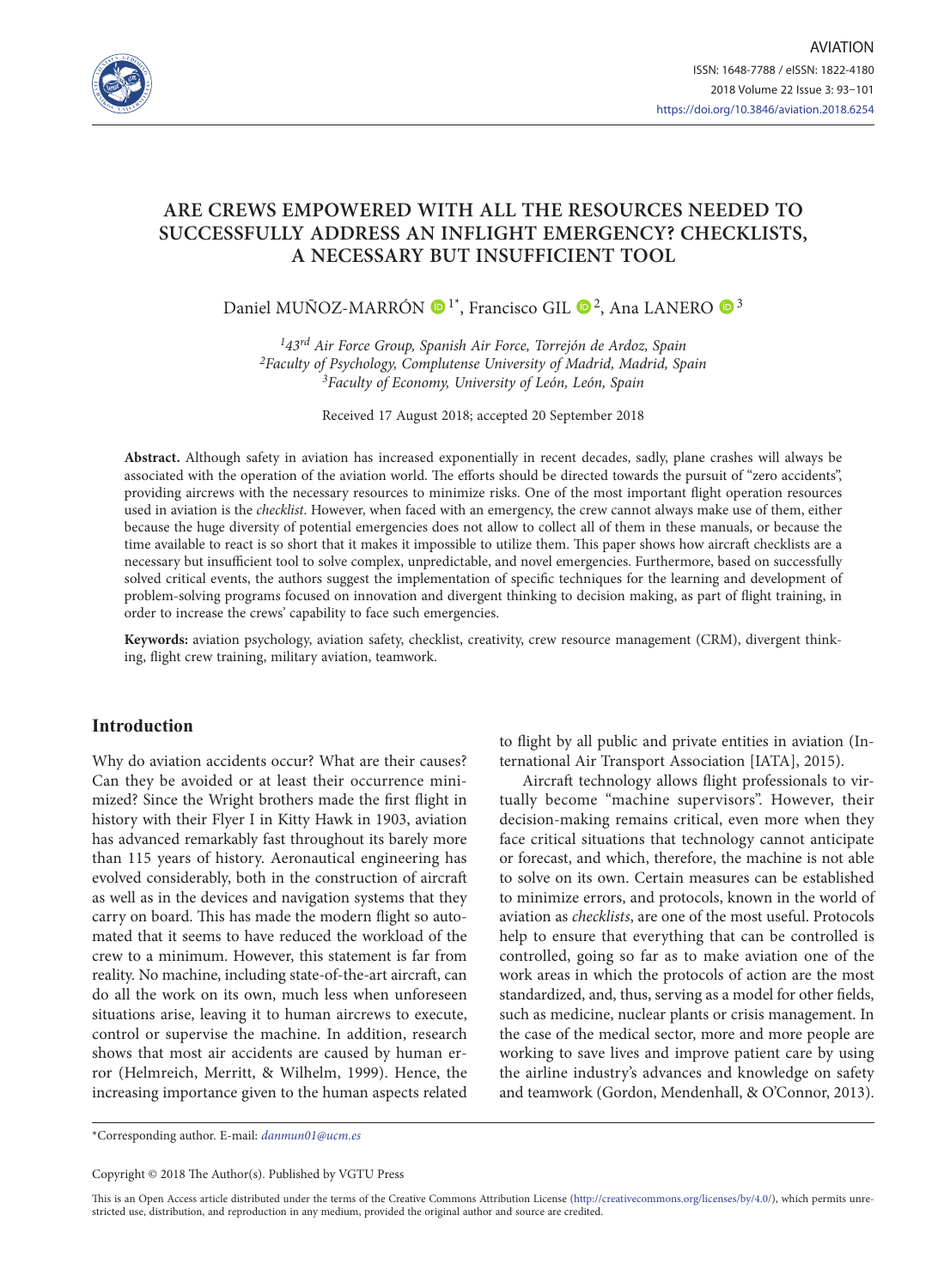The importance of checklist use as a function of the treatment contingency has been addressed by different authors (Rantz, Dickinson, Sinclair, & Van Houten, 2009). Some of this previous research has focused on checklist design and composition (Degani & Wiener, 1990, 1997; Heymann, Degani, & Barshi, 2007), while other studies have addressed checklist compliance (Helmreich, Klinect, Wilhelm, & Jones, 1999; Helmreich, Wilhelm, Klinect, & Merritt, 2001; Klinect, Murray, Merritt, & Helmreich, 2003), the challenge of memorized procedures (Pettitt & Dunlap, 1997) or its completion in a precise way. What is clear is that procedures represent the best way to achieve safe operations (Wieringa, Moore, & Barnes, 1992) and to assist the crew along a path of pre-defined sequences of actions (Degani, Heymann, & Shafto, 1999).

Pilot discipline leads them to use these protocols as part of their performance of standardized procedures (Sculli & Sine, 2011), which are quite complete for dealing with routine tasks or hazards that have already occurred. However, it must be recognized that an unpredictable constellation of circumstances (including machine, human and environmental factors) can interfere with flight operations (Mosier, Palmer, & Degani, 1992). The potential incidents that can happen in flight are infinite and, consequently, the protocols of action provided to operators are insufficient to cope with each and every one of the unforeseen events.

This paper seeks to advance this line of research by analysing the potential ways to improve cockpit teamwork, after demonstrating that checklists are insufficient to cope with certain air emergencies. We argue that checklists are unable to include the thousands of new or combined situations that may arise, and that, in many air emergency situations, the limitation of the time of action, "a race against time" (Heymann et al., 2007), is a fundamental factor that prevents the use of such checklists. It is well known that the impact with a passing flock of geese motivated the successful forced landing of US Airways Flight 1549 on the Hudson River (New York, US) in January 2009; or that the sudden changes in atmospheric conditions led to the crash of Air France Flight 447 in the middle of the Atlantic Ocean, causing the death to 228 souls in June of that year; or that the causes which are yet to be clarified led the A400-M to crash in the vicinity of the San Pablo airport in Seville (Spain) in May 2015. These are real examples of situations in which the use of checklists could hardly have prevented the accident.

Within this framework, the research goal of this study is to show that a great number of flight emergency situations are not collected in a checklist. Therefore, some of the most unpredictable aerial accidents that take place in flight cannot be solved simply by the use of the aircraft's operational checklists. The paper is structured as follows. Firstly, we review the previous literature on operational procedures and checklists. Next, the methodology section describes the data sample and procedure used to collect the data of the study. Afterwards, we present the

results and discuss their practical implications, introducing one main idea: the development of problem-solving and decision-making creative thinking programs, as part of flight crew training, which may be the key aspects of human factor that can help to overcome such limiting situations.

#### **1. Are all emergencies collected in** *checklists***?**

Checklists are a basic element in the airline industry, to the point of being considered by some authors as the backbone of the cabin safety culture (Sculli & Sine, 2011). The use of checklists is a technique introduced in the first decades of the twentieth century, and currently used by all civilian and military operators in the world. First they adopted the form of paper checklists, which later evolved to electronic ones. Nowadays, there are two fundamental types of checklists: *read-and-verify* checklists, used for routine procedures to verify that "everything is as it should be", and *read-and-do* checklists, used to solve unusual situations that require performance by the crew. The first ones (also known as *normal checklists*) serve to confirm or correct the configuration of the aircraft facing critical events once the corresponding Standard Operating Procedures (SOPs) have been performed (Airbus, 2004). The correct completion of normal checklists is essential for the safe execution of procedures during all phases of the flight, in particular during the take off, approach and landing maneuvers.

Conversely, the *read-and-do* checklists include those actions that crews must perform (some as memorized items and others as read items) in a particular airplane model, step by step, for an endless number of emergencies, critical events or actions not usually foreseen. Both the variety and the number of emergencies that can occur in an aircraft are practically unlimited, and this is precisely what leads us to defend that it is impossible that the readand-do checklist of each aircraft model contains all the possible events that the crews can come across.

The advances of aeronautical engineering have been of such magnitude that it is almost impossible that a certain event, one of those considered "usual" (and therefore included in the checklists) will be able to bring down an airplane, leaving it for the most part to the occurrence of extraordinary events that will lead to appearance of a potential danger of real risk. Under threatening conditions, crews will inevitably attempt to fly following the checklist (Helmreich, 1999), and it is true that one of the contributions of the sixth generation of Crew Resource Management (CRM), known as *threat and error management* (Helmreich, 2006; Marshall, 2010), is precisely that these procedures are a critical means of trapping and mitigating errors and threats. However, what happens when the emergency that is presented is not detailed in the aircraft's operating procedures, or the reaction time needed does not allow consulting them? When one of these "unregistered" events occurs, crews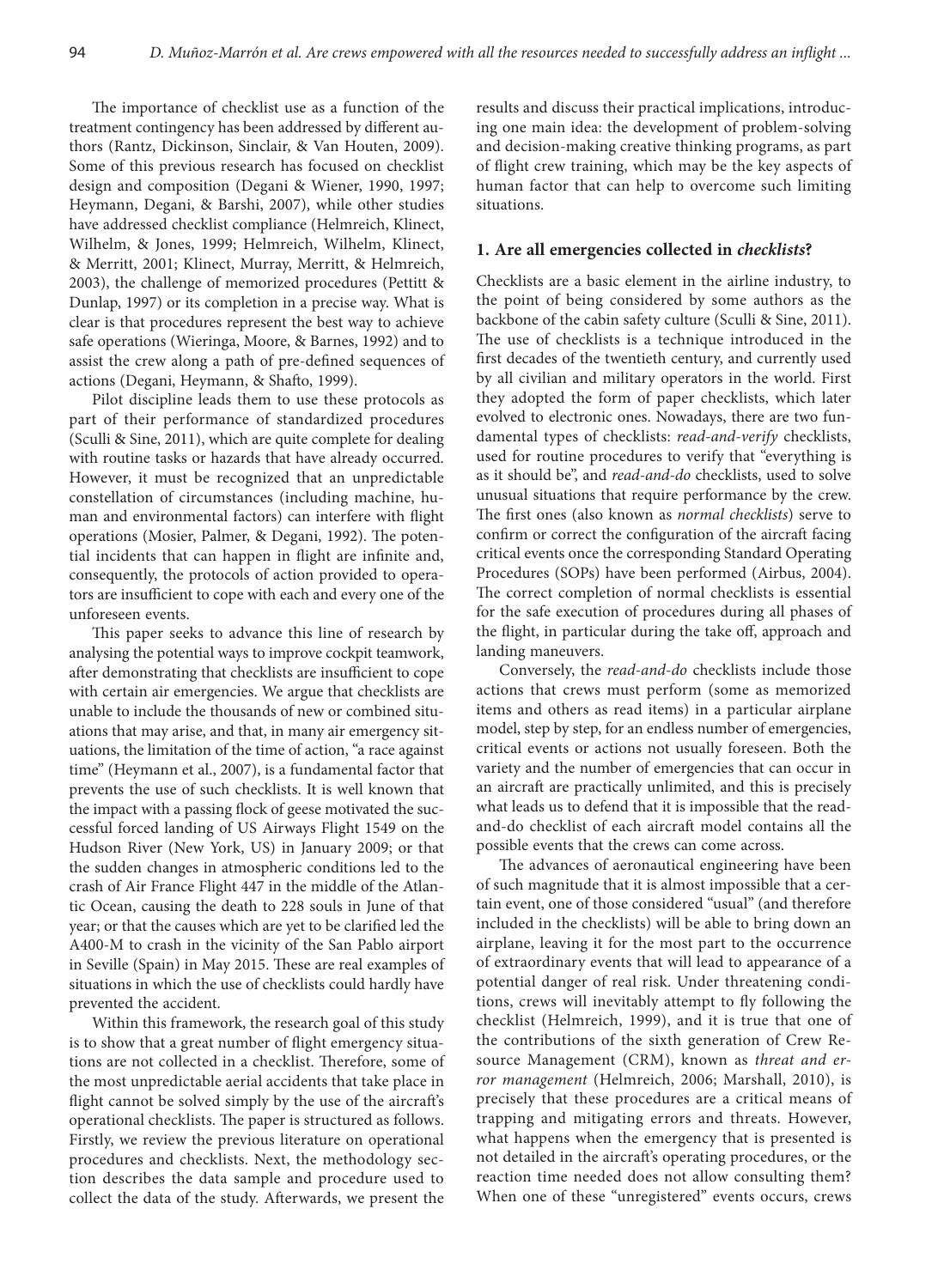find themselves without tools, helpless in the face of an emergency situation for which they do not have any manual to refer to. Furthermore, their training has been focused on very specific situations and actions in which the protocol must be followed in a strict and disciplined way (it is true that military pilots, more than civil ones, receive certain training to face critical "unregistered" events since Air Force Academies usually include them in their flight training courses). When facing an unregistered event, the pilot must rely on his or her judgment to decide which list to use (Sine & Sculli, 2010), but they do not always have a list to use.

By simply looking at some of the most significant accidents suffered by airlines in the brief, but exciting, aviation history, we can find countless instances which were not detailed in the aircraft's checklist of operation. Does this mean that checklists are not useful in resolving cockpit situations? The answer is that they are really useful indeed. The checklist helps to avoid the occurrence of errors caused by memory failures (Norman, 1990), supports the situational awareness, making the attention go to the right place at the right time (Sculli & Sine, 2011) and facilitates the management of workload. In all high-risk industries, the procedures supplied to the operators provide the best way to perform a task (Degani et al., 1999). So, checklists are adequate tools when operating an aircraft, but fundamentally for those more routine and standardized tasks. However, on their own, they are not sufficient to take care of all the situations, primarily the emergency ones, and more specifically those entailing high risk, precisely because usually such situations cannot be foreseen. The next section describes the methodology of an empirical study carried out to demonstrate this assertion and identify alternative ways to improve the functioning of cockpit procedures.

### **2. Hypotheses**

The checklist is a significant tool in aviation (Sculli & Sine, 2011; Young-Xu et al., 2013) as well as in other areas (Gordon et al., 2013; Sculli & Sine, 2011). However, it is impossible to include all possible air incidents and emergencies in them, particularly the most unusual, unpredictable and dangerous ones, hence, the crews are not able to solve all the air emergencies using checklists. In addition, the problem is agravated by the fact that flight-crew members are not always aware of that. This leads us to propose the following hypotheses.

Hypothesis 1. A large number of emergencies that may occur during a flight are not listed in the aircraft checklists.

Hypothesis 2. Most emergencies that crews consider to be the most dangerous are precisely those that are not included in the checklists.

Hypothesis 3. A high percentage of flight-crew members are unaware that most emergencies that occur during a flight are not listed in their aircraft checklists.

## **3. Method**

Because of the irrefutable fact that there are numerous air emergencies which are impossible to collect in the aircraft's SOPs and checklists, the objective of the present research is to reveal what percentage of emergency situations that arise during a flight are not included in the checklists. To do that, we conducted a two-tasks survey study, which is described in the next sections.

### **4. Participants**

To collect the data of the study, we asked the 43rd Air Force Group of the Spanish Air Force to participate. This Air Force Unit is dedicated to aerial firefighting and search and rescue missions flying amphibious aircraft Canadair CL-215T and Bombardier CL-415, and has its headquarter in the Torrejón Air Force Base (Madrid, Spain). Although this Unit was selected for convenience, it can be considered representative of other crews facing crisis situations and unpredictable events and, according to the research purposes, allows investigating how teams cope with complex problems, adapt to changing demands, and learn from their actions.

Two different sample categories were selected for each of the two research tasks described below. However, due to the limited universe of the sampling, some of the components of sample 1 were also part of sample 2 (specifically, 8 people). There are very few pilots in Spain who operate this type of aircraft and the 43rd Air Force Group includes most of the members of this small group of professionals. While it is true that the INAER company was flying a small number of such aircraft until 2014 also with civilian pilots, currently only the 43rd Air Force Group operates this type of aircraft in Spain.

Sample 1. Sample 1 was composed of 19 flight crews from Canadair CL-215T/Bombardier CL-415 amphibious aircraft. The standard crew of the 43rd Group consists of three members: a Pilot in Command (PIC), a First Officer (FO) and a Flight Engineer (FE). The sample consisted of a total of 57 people of both sexes, 38 aircraft pilots (19 PIC and 19 FO) and 19 Flight Engineers, all of them officers and non-commissioned officers from the Spanish Air Force, who performed the first task of the study during their weekly flight simulator training. Three pilots who participated in the pilot study to create the questionnaires for a broader study had to be removed from the 57 participants of the initial sample, so Sample 1 finally included a total of 54 crewmembers (35 pilots and 19 flight engineers).

Sample 2. To address the second task, it was considered appropriate to use a more selective sample, choosing exclusively those professionals with more knowledge and experience in this type of aircraft and its mode of operation. To this end, 10 pilots (PIC) and 3 flight engineers with Type Rating Instructor (TRI) and Maintenance Test Pilot/Engineer category were selected. This category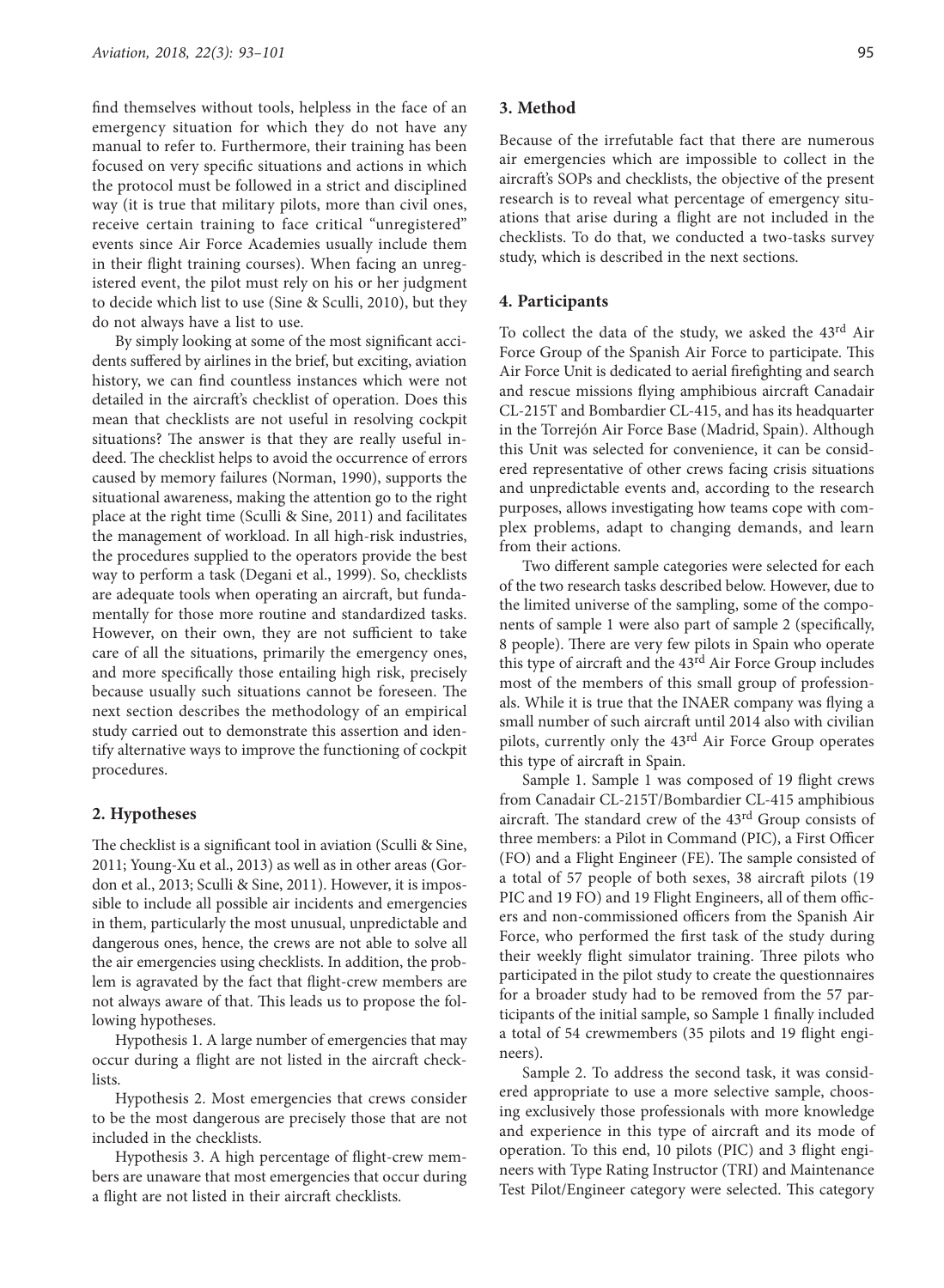represents the highest training level within the operation of the Canadair CL-215T/Bombardier CL-415, making them a *group of experts* with a very high knowledge on the subject.

## **5. Procedure**

To test the research hypotheses, we carried out an empirical study aimed at analyzing the extent to which checklists include the air emergencies identified as the most dangerous by professional experts. The study was part of larger experimental research on aviation safety and consisted of two different survey tasks, performed, respectively, by the samples 1 and 2 described in the previous section. In each case, the participants were asked to answer a paper questionnaire in a room usually used for *pre* and *post* briefing during the simulator crew training in the 43<sup>rd</sup> Air Force Group facilities. To control for social desirability bias, participants were requested to respond to the questionnaire as honestly as possible, and confidentiality of answers was ensured.

First Task. Participants of sample 1 answered the first questionnaire during a pre-briefing before a routine biannual training session. The questionnaire included the following question: *"List those incidents or accidents (if any) that you have encountered and consider important since you started to operate in the 43rd Air Force Group. Define or identify each situation and assign to each one a value on a scale (from 0 = little risk situation, to 10 = very high risk situation)".*

All participants, pilots and flight engineers, had to briefly report the most dangerous situations they had experienced as flight crew since their arrival to this Unit of the Spanish Air Force. They also had to assess the severity of each situation mentioned, according to an 11-point Likert-type scale. This procedure had a double purpose. Firstly, to identify the most dangerous events overcome by the crewmembers during their flights. Secondly, to check what percentage of the total situations reported and identified as dangerous were included in the checklists of the aircraft.

Second Task. To avoid associations and interferences with the first task, sample 2 was presented with a second questionnaire six months later, during the Flight Safety Working Day that the 43rd Air Force Group holds twice a year. This working day is a day exclusively dedicated to air safety. All the members of the Unit (head staff, pilots, flight engineers and maintenance people) work together sharing experiences in order to improve air safety standards of the Unit through the analysis of accidents, discussion groups, videos, role-playing, conferences, etc., focusing on crew resource management (CRM) and key aspects of human factors applicable to aviation (Muñoz-Marrón, 2018). This time, the participants were asked to assess the assertion: *"the emergencies that can be presented by this airplane are included in the checklists"*, according to a 10-point Likert-type scale ranging from 0 (not at all) to 9 (totally).

The purpose in this case was to get a firsthand opinion of the crews about the false beliefs about their checklists. Once the most dangerous emergencies were identified and their inclusion in the checklists of Canadiar CL-215T/ Bombardier CL-415 was checked (first task), the data collected in this second questionnaire was used to find out whether the crewmembers were aware of this limitation or not, and therefore, to analyze the actual usefulness of existing operational checklists to cope with extreme airborne emergencies.

## **6. Results**

The participants of Sample 1 reported a total of 118 emergency situations. Some examples of these situations were: "*crossing another aircraft in flight"*, *"main gear puncture during landing"*, *"flying into the smoke of a wildfire while approaching to drop the water"*, *"climbing to high altitude without oxygen supply in order to avoid bad weather"*, *"impact with electric lines"*, *"bird strike"*, *"stalling in a turn"*, *"encountering descending wind-shear near the ground"*, *"disorientation with vertigo"*, *"near collision with other airborne means operating in a fire"*, *"elevator trim failure during take off "*, *"icing during cruise"*, *"nose wheel blowout"*, *"loss of power in the airplane with associated loss of lift"*, *"loss of both engines due to smoke intake"*, *"severed engine power control cables associated to engine #1"*, *"short circuit in the flap system"*, and so on.

However, only 15 out of these 118 reported situations appeared in the Canadair CL-215T/Bombardier CL-415 amphibious checklist (the checklists of both aircraft are quite similar). This implies that only 12.71% of the events reported by the crews participating in the study (for example, "total loss of hydraulic fluid", "engine fire on the ground" or "water door failure") have a solution procedure through the application of the checklist. This leaves the rest of the emergency situations, an alarming 87.29%, without a standardized solution procedure. This result supports the first hypothesis.

Regarding Hypothesis 2, we analysed the scores reported by pilots and flight engineers of Sample 1 when they were asked to assess the potential risk of the emergency situations identified. These results are summarized in Table 1 and Table 2.

It is interesting that only 21 of the 118 situations reported (17.79%) were scored under the intermediate value of 5 in a 0 to 10 scale. This might be due to the fact that, when the crews describe emergency situations, they usually remember the most dangerous ones, thus assessing them with high values. Similarly, the median  $(50<sup>th</sup>$  percentile) and the mode, which show the distribution of the scores, corresponded to the values of 7 and 8, respectively.

In order to analyze the second hypothesis, Figure 1 illustrates this data to clarify that the most dangerous situations (those with values 7 and above according to the scores given by the members of Sample 1) are precisely those not included in the checklists.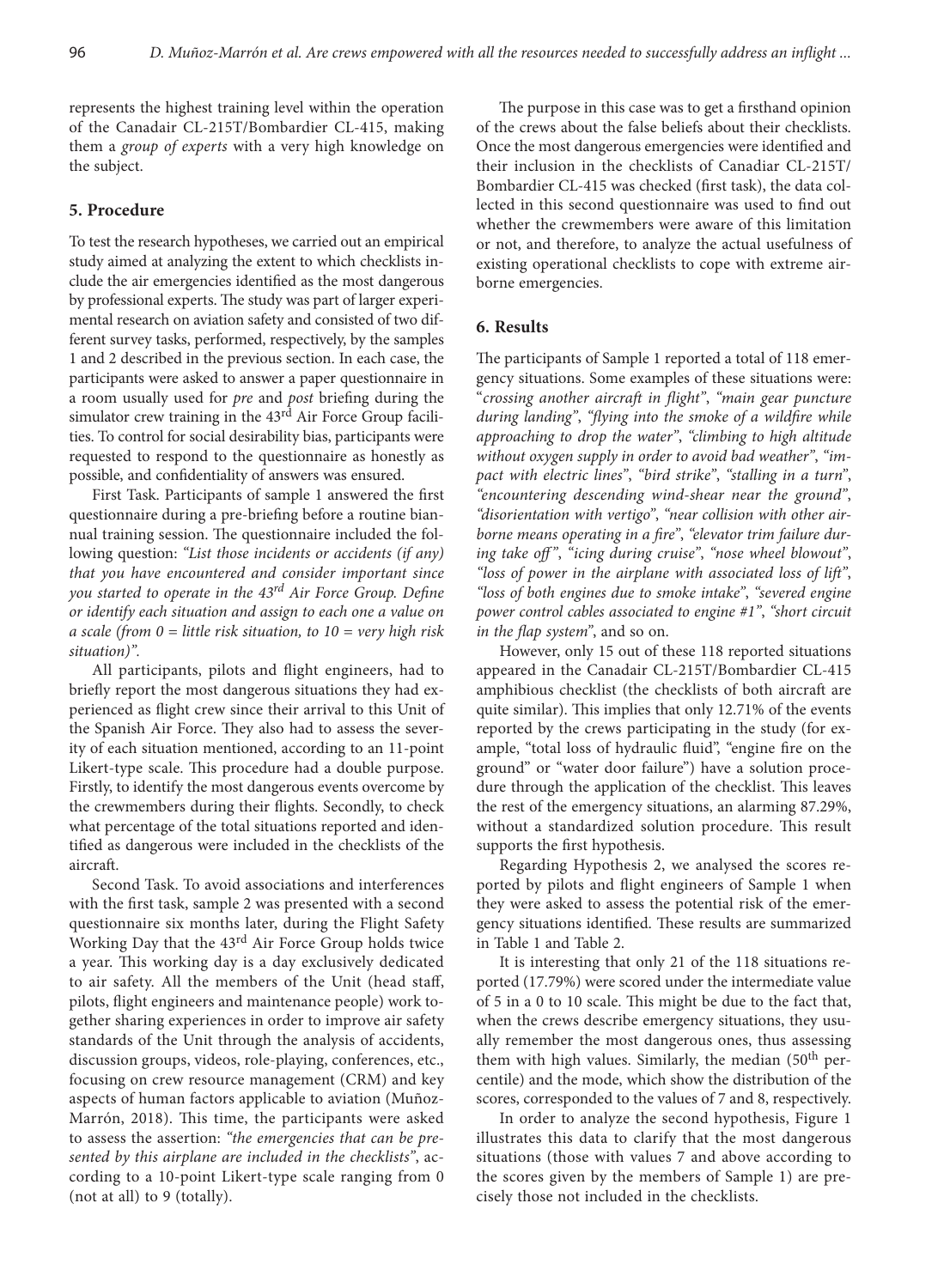| Scores         | Number of dangerous<br>situations for each score | Percentage % | Cumulative number of<br>dangerous situations | Cumulative<br>percentage % |  |
|----------------|--------------------------------------------------|--------------|----------------------------------------------|----------------------------|--|
| $\mathbf{0}$   | $\overline{2}$                                   | 1.69         | $\overline{2}$                               | 1.69                       |  |
|                | $\mathfrak{2}$                                   | 1.69         | $\overline{4}$                               | 3.38                       |  |
| $\overline{2}$ | $\overline{4}$                                   | 3.38         | 8                                            | 6.77                       |  |
| 3              | 6                                                | 5.08         | 14                                           | 11.86                      |  |
| $\overline{4}$ | 7                                                | 5.93         | 21                                           | 17.79                      |  |
| 5              | 14                                               | 11.86        | 35                                           | 29.66                      |  |
| 6              | 10                                               | 8.47         | 45                                           | 38.13                      |  |
| 7              | 20                                               | 16.94        | 65                                           | 55.08                      |  |
| 8              | 23                                               | 19.49        | 88                                           | 74.57                      |  |
| 9              | 16                                               | 13.55        | 104                                          | 88.13                      |  |
| 10             | 14                                               | 11.86        | 118                                          | 100                        |  |
| <b>TOTAL</b>   | 118                                              | 100          |                                              |                            |  |

Table 1. Scores given by the members of Sample 1 to the dangerous situations that they have encountered during their aeronautical career in the 43rd Air Force Group

Table 2. Emergency situations described by Sample 1 which were included vs. not included in the aircraft operation checklists

|               |                   |                | Emergencies reported | <b>TOTAL</b>   |              |                |       |  |
|---------------|-------------------|----------------|----------------------|----------------|--------------|----------------|-------|--|
|               |                   |                | Included             |                | Not included |                |       |  |
|               |                   | N              | $\%$                 | N              | $\%$         | N              | $\%$  |  |
| Scores in the | $\mathbf{0}$      | $\mathbf{0}$   | $\mathbf{0}$         | $\overline{2}$ | 1.69         | 2              | 1.69  |  |
| danger scale  | 1                 |                | 0.84                 | 1              | 0.84         | 2              | 1.69  |  |
|               | $\overline{2}$    | $\mathbf 1$    | 0.84                 | 3              | 2.54         | $\overline{4}$ | 3.38  |  |
|               | 3                 | $\overline{2}$ | 1.69                 | 4              | 3.38         | 6              | 5.08  |  |
|               | $\overline{4}$    | $\overline{2}$ | 1.69                 | 5              | 4.23         | 7              | 5.93  |  |
|               | 5                 | 5              | 4.23                 | 9              | 7.62         | 14             | 11.86 |  |
|               | 6                 | 2              | 1.69                 | 8              | 6.77         | 10             | 8.47  |  |
|               | 7                 |                | 0.84                 | 19             | 16.10        | 20             | 16.94 |  |
|               | 8<br>$\mathbf{0}$ |                | $\mathbf{0}$         | 23             | 19.49        | 23             | 19.49 |  |
|               | 9                 |                | 0.84                 | 15             | 12.71        | 16             | 13.55 |  |
|               | 10                | $\overline{0}$ | $\mathbf{0}$         | 14             | 11.86        | 14             | 11.86 |  |
| <b>TOTAL</b>  |                   | 15             | 12.71                | 103            | 87.28        | 118            | 100   |  |



Figure 1. Graphic representation of emergency situations included vs. not included in checklists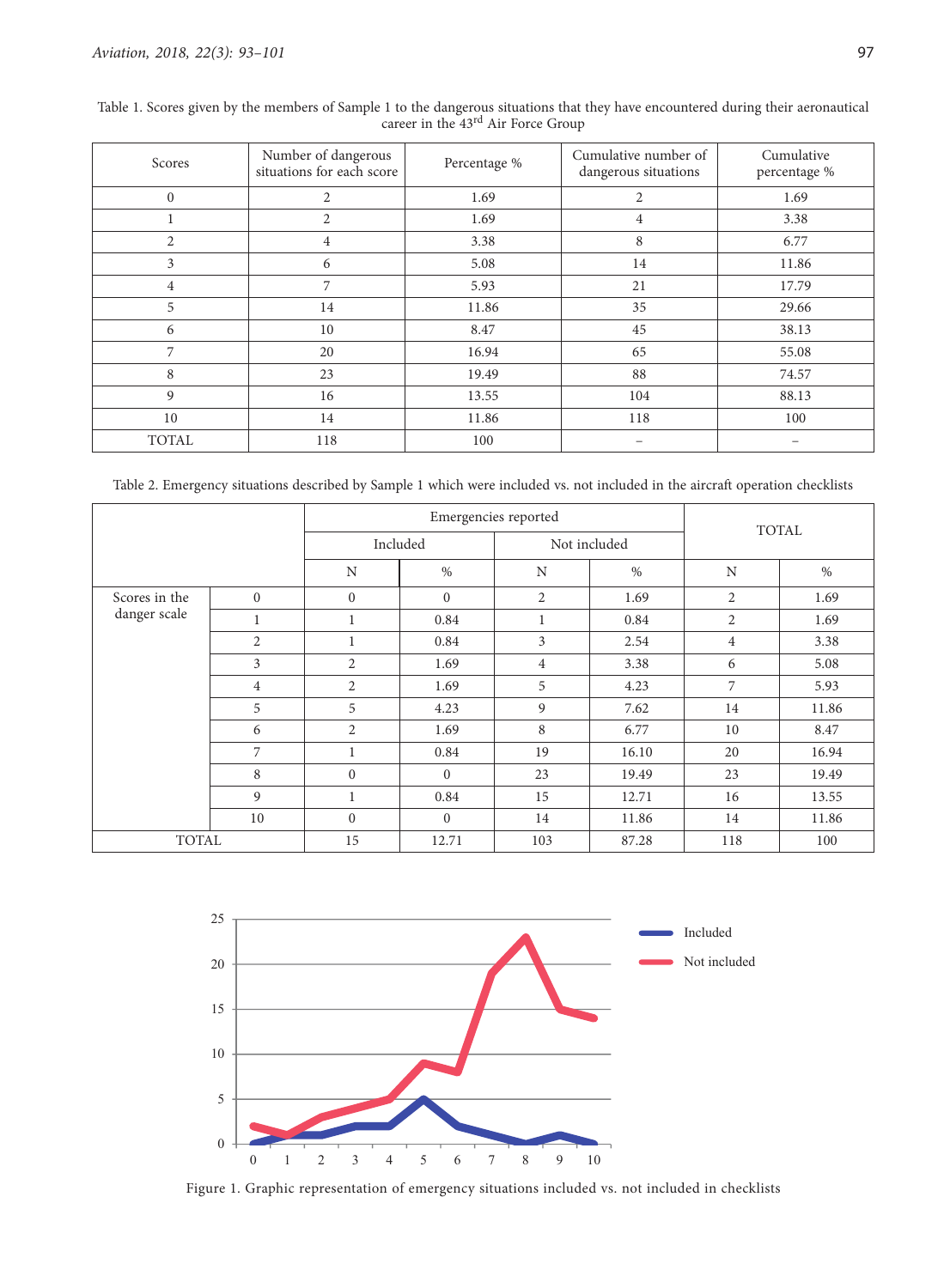Additionally, to test this hypothesis, we performed a Student's *t*-distribution for independent samples, comparing the mean score given to situations included and not included in the checklist. The results supported the existence of statistically significant differences between the two groups ( $t = 3.68$ ,  $p < .005$ ), so that emergencies not included in the checklist obtained a mean of 7.03 (SD = 2.37) in the scale of danger, much higher than the mean score of 4.67 (SD = 1.99) obtained for the situations included. This result provides initial support to Hypothesis 2.

Delving into these results, we performed two additional analyses to examine the percentage of situations perceived as extremely dangerous that are included in the checklists. For the first analysis, we selected the situations with the danger scores above the  $50<sup>th</sup>$  percentile (exactly above the  $55<sup>th</sup>$  percentile) while in the second one, we used the data from the last quartile, filtering from the situations evaluated as dangerous, those that were so to a maximum extent. From the total (see Table 1), 53 situations scored higher than the  $56<sup>th</sup>$  percentile (values of 8) or higher), while 30 situations were included in the last quartile (values of 9 or 10). Table 3 presents the results of the first contingency analysis performed to compare

the percentage of the 53 most dangerous situations that were included versus not included in the aircraft checklist. Meanwhile, Table 4 shows the results of the second contingency analysis on the 30 dangerous situations of the last quartile.

As expected, the first analysis revealed that only one (1.89%) of the 53 situations was included in the checklist, and therefore, had a standardized resolution procedure (specifically, *"elevator trim failure during take off ")*. The remaining reported situations, that is 52 (98.11%) of those considered extremely dangerous, did not appear on the aircraft's operational checklists (see Table 3). Furthermore, according to the second analysis (see Table 4), this was the only situation of the 30 most dangerous situations included in the checklist (3.33%). These results support Hypothesis 2.

Finally, in order to test the third hypothesis, the data provided by the members of Sample 2, that is the group of 13 experts, regarding the degree to which the emergencies are included in the checklist, was used. As described before, this group of experts had to assign an individual score to this question, based on their experience. The results obtained are presented in Table 5.

Table 3. Contingency analysis results for the emergency situations above the 55<sup>th</sup> percentile

|                             |    |   | Emergencies reported | <b>TOTAL</b> |              |    |       |  |
|-----------------------------|----|---|----------------------|--------------|--------------|----|-------|--|
|                             |    |   | Included             |              | Not included |    |       |  |
|                             |    | N | $\%$                 | Ν            | $\%$         | N  | %     |  |
| Scores in a<br>danger scale |    |   |                      | 23           | 43.39        | 23 | 43.39 |  |
|                             |    |   | 1.89                 | 15           | 28.3         | 16 | 30.19 |  |
|                             | 10 |   | $\theta$             | 14           | 26.42        | 14 | 26.42 |  |
| TOTAL                       |    |   | 1.89                 | 52           | 98.11        | 53 | 100   |  |

Table 4. Contingency analysis results for the emergency situations of the last quartile

|              |    |           | Emergencies reported | TOTAL    |              |    |       |  |
|--------------|----|-----------|----------------------|----------|--------------|----|-------|--|
|              |    |           | Included             |          | Not included |    |       |  |
|              |    | <b>NT</b> | $\%$                 | N        | $\%$         | N  | %     |  |
| Scores in a  |    |           | 3.33                 | 50<br>15 |              | 16 | 53.33 |  |
| danger scale | 10 |           | $\mathbf{0}$         | 14       | 46.67        | 14 | 46.67 |  |
| TOTAL        |    |           | 3.33                 | 30       | 96.67        | 30 | 100   |  |

Table 5. Scores assigned to the second task by the group of experts from Sample 2

| Expert number                                                        |                                               | ◠                                             | 3   |            | 5           | 6   |                                                         | 8                      | q    | 10                                            | 11                 | 12                                            | 13                                            |
|----------------------------------------------------------------------|-----------------------------------------------|-----------------------------------------------|-----|------------|-------------|-----|---------------------------------------------------------|------------------------|------|-----------------------------------------------|--------------------|-----------------------------------------------|-----------------------------------------------|
| Position in the crew                                                 |                                               | PIC (Pilot in Command)                        |     |            |             |     |                                                         |                        |      |                                               | Flight Engineer    |                                               |                                               |
| Professional category<br>for Canadair CL-215T /<br>Bombardier CL-415 | <b>MTP</b><br>$\overline{\phantom{0}}$<br>TRI | <b>NTP</b><br>$\overline{\phantom{0}}$<br>TRI | TRI | <b>MTP</b> | TRI         | TRI | ٻم<br>⊢<br>Z<br>$\overline{\phantom{0}}$<br>$R_{\rm I}$ | <b>MTP</b><br>ー<br>TRI | TRI  | <b>MTP</b><br>$\overline{\phantom{0}}$<br>TRI | Ë<br>↤<br>∽<br>IRI | <b>MTE</b><br>$\overline{\phantom{0}}$<br>TRI | <b>MTE</b><br>$\overline{\phantom{0}}$<br>TRI |
| Score                                                                |                                               |                                               | 6   | 8          | $\mathbf Q$ | 8   |                                                         | ⇁                      | ↑    | 8                                             | 8                  | 8                                             | $\overline{ }$                                |
| Mean                                                                 |                                               |                                               |     |            |             |     |                                                         |                        | 7.15 |                                               |                    |                                               |                                               |

*Note*: TRI (Type Rating Instructor), MTP (Maintenance Test Pilot) and MTE (Maintenance Test Engineer).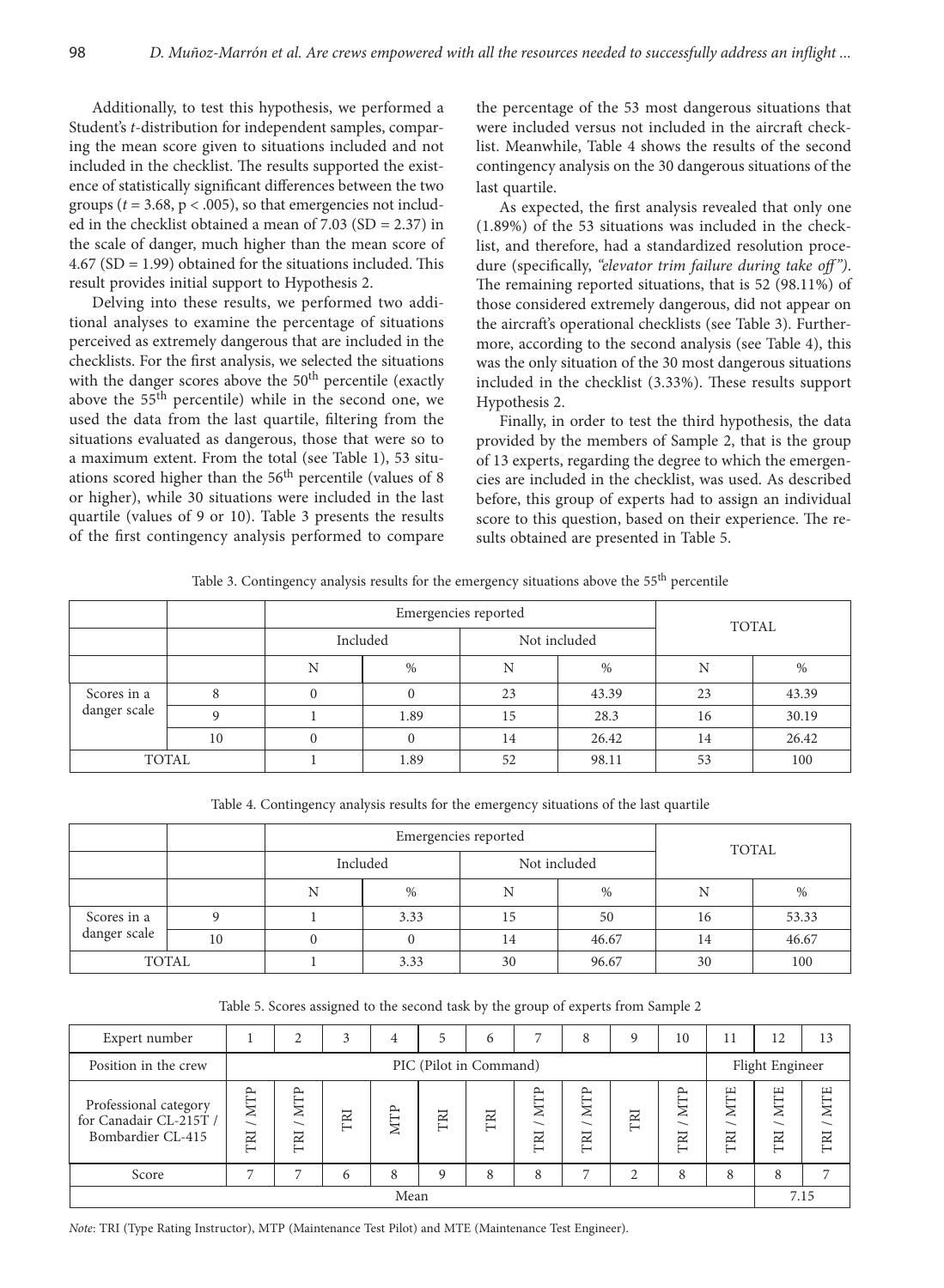According to the results, almost all experts, 12 out of 13 (92.30%), assigned a score of 6 or higher to the question posed on a 0 to 9 scale, which means that they think their checklists contain most of the emergencies that can occur during the flight. Specifically, the total sample obtained a mean score of 7.15, with a median and mode of 8. This finding points to a biased perception of the participants, as, according to our previous results, most emergency situations identified did not appear in the checklist (Hypothesis 1). Therefore, Hypothesis 3 is also supported.

# **Conclusions**

The analysis of human error allows us to examine a wide range of causes that may lie behind an accident (Reason, 1990). Thus, these results show a very specific reality related to the world of aviation, focused on the following conclusions which the aeronautical industry should take into account and that future research on aviation safety should keep in mind.

A large number of air emergencies occurring on airplanes do not have written resolution procedures. Possibly, this fact is related to the impossibility of collecting all of them in a checklist due to the amount of situations they imply and, especially, the huge variety of factors and variables that influence their occurrence and make them unpredictable.

One of the most intriguing findings of the present study supporting such reasoning points to the general conclusion that, according to the view of crews, the most dangerous situations that can occur during a flight are those that are not detailed in a checklist. Therefore, some of the most unpredictable aerial accidents that take place in flight cannot be solved simply by the use of the aircraft's operational checklists. Furthermore, the results of the research suggest that crews do not seem to be aware that the checklists they use have this limitation and, consequently, have insufficient resources to address certain dangerous situations.

These results are not intended to question the elaboration and design of checklists in aviation. Checklists are indeed a useful resource, the design of which serves as a model for other scientific fields (Sculli & Sine, 2011). They remain a vital component of safe operations in the flight environment (Rantz et al., 2009) and a fundamental tool for crews to manage air emergencies. However, this research reveals an aspect that has passed relatively unnoticed in the previous literature. Certainly, situations such as *a near miss with another aircraft in flight*, *an impact with an electric wire* or *a bird*, *the stall of the airplane during a turn*, *severed engine power control cables* or *a short circuit in the flap system*, to quote some of the situations reported by the crews, are really difficult to include in a checklist. Also, it must be added that the crews are not aware of the limitations that these checklists present.

Emergency procedures always involve the sudden appearance of a degraded condition with an imminent path to a catastrophe and the existence of measured steps to prevent it (Heymann et al., 2007); however, crews do not have procedures for every real emergency. Therefore, other complementary mechanisms that give crews sufficient resources to deal successfully with this type of emergency situations are absolutely indispensable. At the same time, it becomes necessary for the crews to realize that the currently available resources are not perfect and can be improved in order to achieve success in all air operations as well as the long awaited utopian "zero accident rate".

In line with this reasoning, creativity in a teamwork context refers to the processes by which the members of a team generate novel and useful ideas to solve problems (Hennessey & Amabile, 2010; Zhou & Hoever, 2014) as part of the decision-making process. In most emergency incidents, included the ones identified by the sample of this study, crews' performance becomes a critical factor. This performance needs to use some elements of creative thinking, especially in critical situations, in order to take a brilliant decision to solve them. Thus, the aviation industry should provide crews with specific training in flexibility and divergent thinking to improve their human factors training. Crews must continue using the checklists for all those routine and emergency situations that allow their use, but such complementary training will help them to make quick and effective decisions in those novel and unpredictable situations impossible to solve by using checklists.

Additionally, it is important to complement crew training with workout programs that prepare them to face these highly dangerous events. It is essential to include some aspects focused on innovation and creative problem solving into the crew training programs, which, according to empirical facts (like, among many others, the accidents mentioned in the Introduction), have made it formerly possible for a crew to solve an emergency that appeared to be unequivocally leading to a disaster. It is possible to improve the coordination training of aircrews with syllabuses that include tools for searching for creative solutions under time constraints. Specific programs and techniques to develop creativity, flexibility and divergent thinking in decision making would maximize the aptitudes and skills of the crews (Muñoz-Adánez, 2006), thus allowing them to deal with complex unforeseeable events for which there is no standardized written procedure.

The benefits of flexible team interactions during critical situations have already been featured by Stachowski, Kaplan, and Waller (2009) in a study simulating nuclear crisis to observe the adherence of the crisis management team to standard procedures, as opposed to the tendency to move away from them when facing unexpected events. The training programs of the crews can be improved by including this key aspect, thus providing airline companies and Air Force Units around the world with a valuable tool to deal with those crisis situations that can be fatal in a flight.

The present study is framed by the previous literature on supporting factors to team adaptability and effectiveness (Burke, Stagl, Salas, Pierce, & Kendall, 2006; Dietz et al., 2017) and tries to contribute to the research about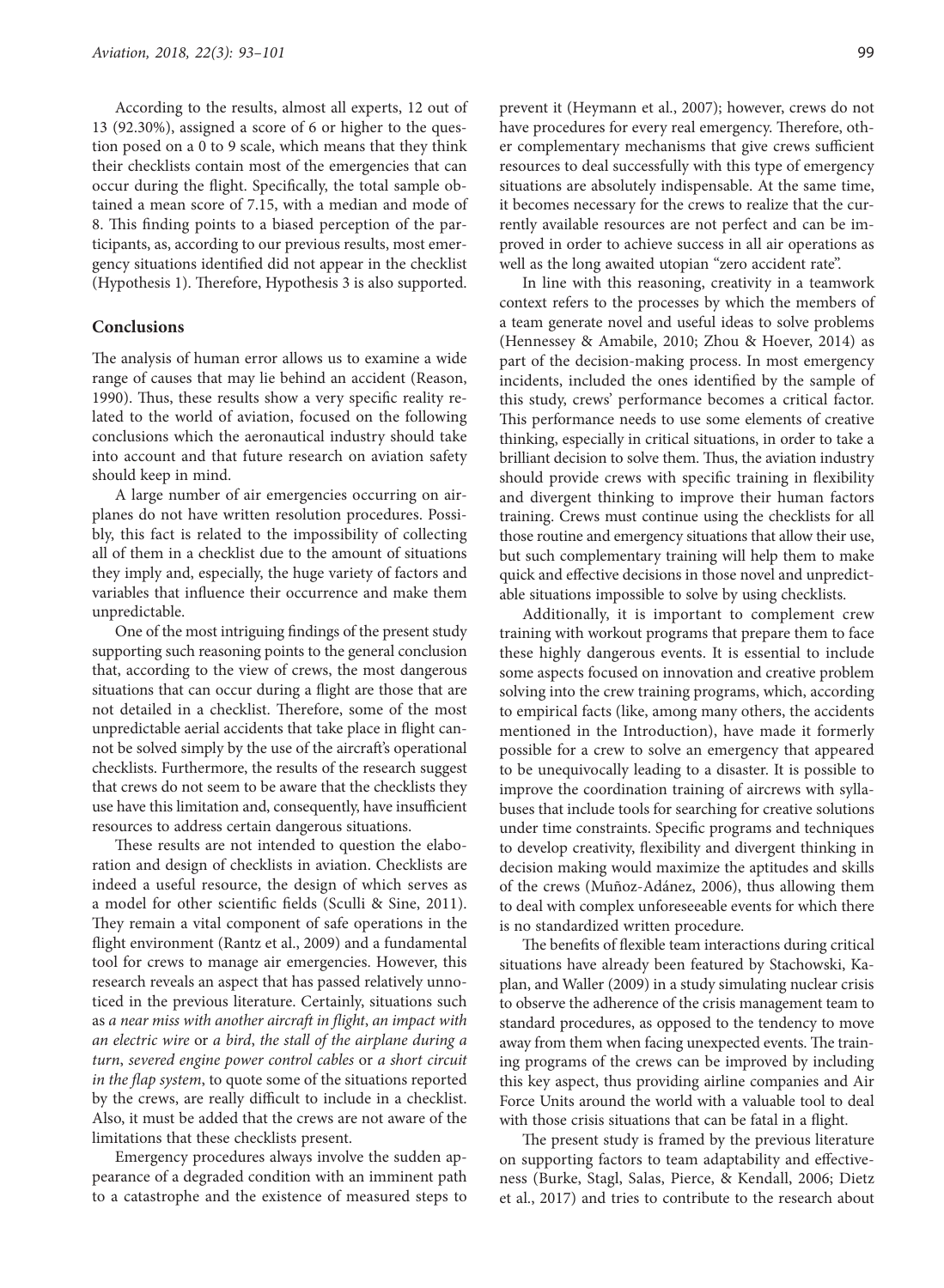design (Degani et al., 1999; Degani & Wiener, 1990, 1997; Heymann et al., 2007) and utility (Helmreich, 1999; Helmreich, Klinect et al. 1999, Helmreich et al., 2001; Klinect et al., 2003; Pettitt & Dunlap, 1997; Rantz et al., 2009; Sculli & Sine, 2011; Sine & Sculli, 2010) of checklists in aviation. Considering the human factor as the most important element in the air transport system (Luzik & Akmaldinova, 2006), the results show the need for further research in the field of human factors in aviation, and more specifically, on those aspects directly related to the training and use of "new tools" to optimize crew coordination and performance.

Fortunately, nowadays the decrease in aviation accidents is astonishing. IATA Annual Review placed the global jet accident rate for 2014 at one major accident for every 4.4 million flights, "the lowest rate in the history of aviation" (IATA, 2015, p. 16). This optimistic data has been achieved, among many other factors, thanks to the standardization of the cockpit performances and the use of checklists. However, the aviation sector continues to present certain vulnerabilities, mainly the difficulty of coping with emergency situations for which it is not possible to create standardized procedures with the tools that the crews currently have. This research identifies these "black holes", showing empirically that not all situations are included in the checklists and proposing possible solutions based on training.

There are several trends for future research. In general terms, it would be interesting to advance the development of problem solving training programs that emphasize creativity, flexibility and divergent thinking, and to analyze the extent to which they really represent an "extra tool" for crews to deal with emergency situations not detailed by the checklists. Furthermore, it is important to determine whether the acquisition of such creativity skills will not interfere with the use of standardized procedures when their use is mandatory. That is, it is important to ensure that crews will be able to discern when to use the checklists and when to use their divergent thinking skills to get a solution.

## **Acknowledgements**

The authors of this paper are grateful to the Spanish Air Force and, above all, to the pilots and flight engineers of the 43<sup>rd</sup> Air Force Group for their generous and selfless collaboration on the present study.

All the opinions presented in this article belong to their authors and do not necessarily represent the opinion or official position of the Spanish Air Force, the Complutense University of Madrid or the University of León.

### **Disclosure statement**

No financial, professional, or personal interests from other parties were reported by the authors.

#### **References**

- Airbus. (2004). *Flight operations briefing notes. Standard operating procedures. Normal checklists*. Blagnac, France: Author.
- Burke, C. S., Stagl, K. C., Salas, E., Pierce, L., & Kendall, L. (2006). Understanding team adaptation: A conceptual analysis and model. *Journal of Applied Psychology*, *91*(6), 1189- 1207. <https://doi.org/10.1037/0021-9010.91.6.1189>
- Degani, A., Heymann, M., & Shafto, M. (1999). Formal aspects of procedures: The problem of sequential correctness. *Proceedings of the Human Factors and Ergonomics Society Annual Meeting*, *43*(20), 1113–1117. <https://doi.org/10.1177/154193129904302012>
- Degani, A., & Wiener, E. L. (1990). *Human factors of flightdeck checklists: The normal checklist* (NASA Contractor Rep. 177549). Moffett Field, CA: NASA Ames Research Center.
- Degani, A., & Wiener, E. L. (1997). Procedures in complex systems: The airline cockpit. *IEEE Transactions on Systems, Man, and Cybernetics*, *27*(3), 302-312. <https://doi.org/10.1109/3468.568739>
- Dietz, A., Driskell, J., Sierra, M., Weaver, S., Driskell, T., & Salas, E. (2017). Teamwork under stress. In E. Salas, R. Rico, & J. Passmore (Eds.), *The Psychology of Team Working and Collaborative Processes* (pp. 297-315). West Sussex, UK: John Wiley & Sons Ltd.
- Gordon, S., Mendenhall, P., & O'Connor, B. B. (2013). *Beyond the checklist: what else health care can learn from aviation teamwork and safety*. New York, NY: Cornell University Press.
- Helmreich, R. L. (1999). Building safety on the three cultures of aviation. In *Proceedings of the IATA Human Factors Seminar* (pp. 39-43). Bangkok, Thailand, August 12, 1998. Retrieved from [http://www.pacdeff.com/pdfs/3%20Cultures%20of%20](http://www.pacdeff.com/pdfs/3%20Cultures%20of%20Aviation%20Helmreich.pdf) [Aviation%20Helmreich.pdf](http://www.pacdeff.com/pdfs/3%20Cultures%20of%20Aviation%20Helmreich.pdf)
- Helmreich, R. L. (2006). Red alert. *Flight Safety Australia*, *10*(5), 24-31.
- Helmreich, R. L., Klinect, J. R., Wilhelm, J. A., & Jones, S. G. (1999). *The line/LOS error checklist, Version 6.0: A checklist for human factors skills assessment, a log for off-normal events, and a worksheet for cockpit crew error management* (Tech. Rep. No. 99-01). Austin, TX: University of Texas, Human Factors Research Project.
- Helmreich, R. L., Merritt, A. C., & Wilhelm, J. A. (1999). The evolution of Crew Resource Management training in commercial aviation. *International Journal of Aviation Psychology*, *9*(1), 19-32. [https://doi.org/10.1207/s15327108ijap0901\\_2](https://doi.org/10.1207/s15327108ijap0901_2)
- Helmreich, R. L., Wilhelm, J. A., Klinect, J. R., & Merritt, A. C. (2001). Culture, error, and crew resource management. In E. Salas, C. A. Bowers, & E. Edens (Eds.), *Improving teamwork in organizations* (pp. 305–331). Hillsdale, NJ: Erlbaum.
- Hennessey, B. A., & Amabile, T. A. (2010). Creativity. *Annual Review of Psychology*, *61*, 569-598. <https://doi.org/10.1146/annurev.psych.093008.100416>
- Heymann, M., Degani, A., & Barshi, I. (2007). Generating procedures and recovery sequences: a formal approach. In *Proceedings of the 14th international symposium on aviation psychology* (pp. 252-257). Dayton, OH: Association for Aviation Psychology.
- International Air Transport Association (2015). *Annual Review*. Miami, FL: Author. Retrieved from [https://www.iata.org/](https://www.iata.org/about/Documents/iata-annual-review-2015.pdf) [about/Documents/iata-annual-review-2015.pdf](https://www.iata.org/about/Documents/iata-annual-review-2015.pdf)
- Klinect, J. R., Murray, P., Merritt, A. C., & Helmreich, R. L. (2003). Line operation safety audits (LOSA): Definition and